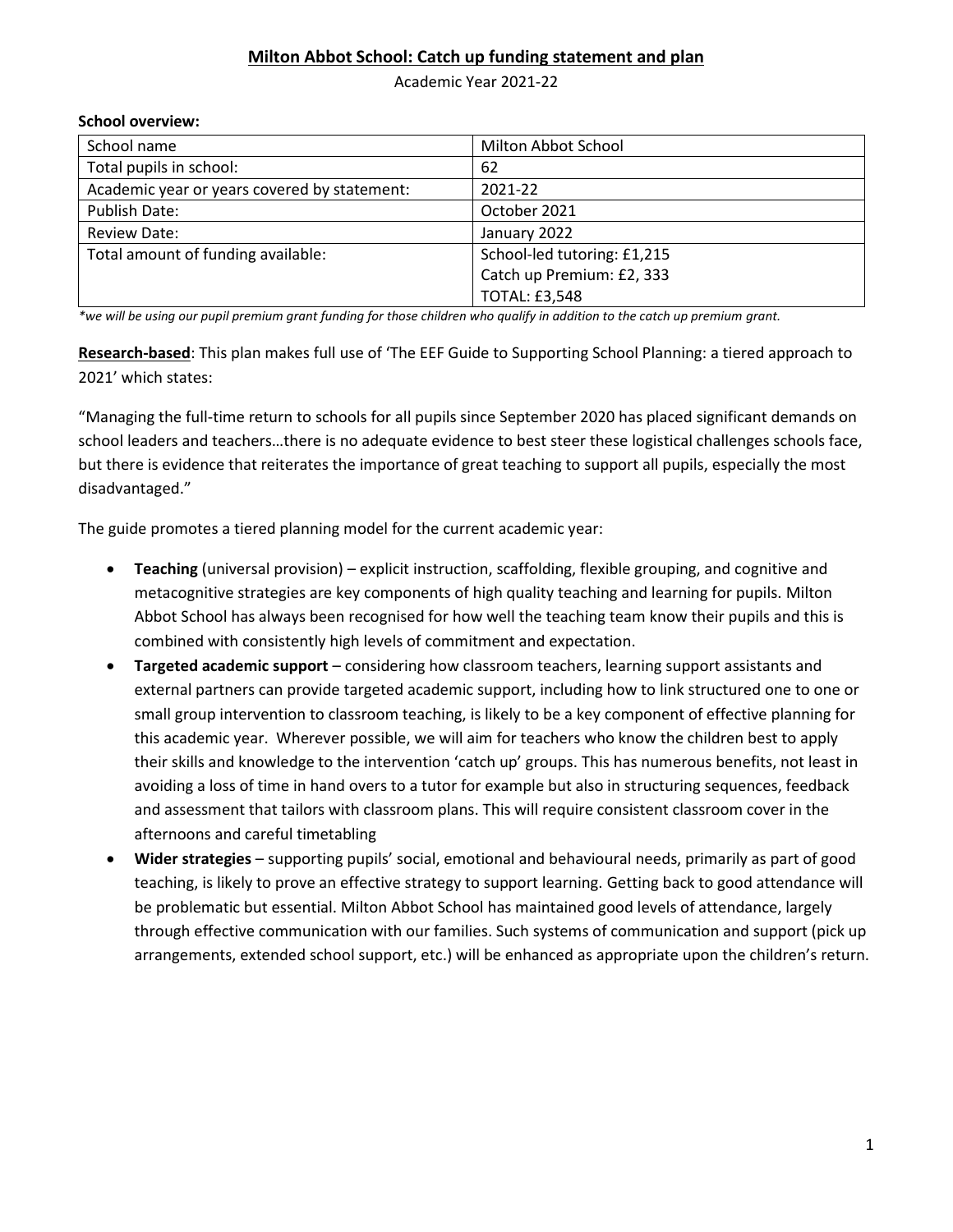## **Tier 1: Teaching - Universal Provision**

*Every child achieving! Better never stops! Inspire, believe, succeed!*

### **"High quality teaching for all including clear explanations and scaffolding" (The EEF guide: Tiered Approach)**

**Professional Development programme**: Our teachers will continue to receive high quality professional development via First Federation Trust, Babcock LDP and the Prince's Teaching Institute to support and enhance strong practice. A record of professional development is maintained. There is a need to support with changing habits, especially when teaching remotely.

Our leaders are committed to deliver in-house professional development within school and will continue to have a development and monitoring calendar to support teacher subject-knowledge in reading, core subjects and the wider curriculum. Each leader will lead a benchmarking system of effective diagnostic assessments in September and will respond to the analysis of these outcomes to implement actions and support for teachers. This will include sharing the 'components of high quality teaching' table with staff to self-assess and implement changes if required.

**Aim**: To ensure that all aspects of the curriculum, which may not have been taught during the Summer term 2020, is planned for all children, where there is a universal need or all of the class.

**Brief overview of support provided**: This will be provided through day to day teaching. The curriculum will be adapted so that missed objectives and units are planned across the academic year. Additional teaching assistant support will be provided, where required. High quality first teaching will address any learning that was not taught, and this in turn will be the focus of our monitoring and standardisation calendar.

| <b>Resource:</b>                                                                                                                                                                                                                                                                                                                                                                                                                                                                                                                                                                                                                                                                                                                                                                                                                                                                                                                                                                                                                                                                                                                                                             | <b>Planned Expenditure:</b>                                                                                                                                                                                              |
|------------------------------------------------------------------------------------------------------------------------------------------------------------------------------------------------------------------------------------------------------------------------------------------------------------------------------------------------------------------------------------------------------------------------------------------------------------------------------------------------------------------------------------------------------------------------------------------------------------------------------------------------------------------------------------------------------------------------------------------------------------------------------------------------------------------------------------------------------------------------------------------------------------------------------------------------------------------------------------------------------------------------------------------------------------------------------------------------------------------------------------------------------------------------------|--------------------------------------------------------------------------------------------------------------------------------------------------------------------------------------------------------------------------|
| Additional Learning Support Assistant hours in Key Stage 1 to support<br>identified needs and gaps in knowledge.<br>Read Write Inc was hugely effective in 2020-21 and supported parents<br>$\bullet$<br>well during remote learning, as RWI online tutorials were available.<br>We want to spread the expertise even further this year in school and<br>RWI training has been booked with the company at the earliest<br>available date, although this is February 2022 for 5 members of the<br>school team, mostly LSAs who will lead RWI groups. Training has been<br>led internally by Early Reading leader, who is an experienced RWI                                                                                                                                                                                                                                                                                                                                                                                                                                                                                                                                   | £1, 302 for the Autumn term. To be<br>reviewed based on outcomes ready for<br>Spring term.<br>£640.00 for official RWI training.<br>£340.00 for supply cover 2 days                                                      |
| teacher of nearly ten years.<br>Professional Development - Milton Abbot works effectively with a<br>number of partners, although more specifically with Dartmoor Multi-<br>Academy Trust as we move towards greater partnership. DMAT are<br>not charging for additional support during our management<br>partnership period, due to ethical reasons. There is also an<br>expectation that leaders will attend local briefings regarding strategies<br>and best practice for deploying the catch up premium<br>SENDCO support - the Headteacher is currently the SENDCO and<br>$\bullet$<br>there is a perceived need for additional support for effective catch-up<br>to ensure all SEN pupils have clear, robust and effective plans in place.<br>This support will also make regular and additional contact with<br>families who require additional contact with regard to home learning<br>and reading at home.<br>Remote learning plan to be implemented whenever a pupil is required<br>to self-isolate due to Covid. Remote Learning systems were recognized<br>as effective by Ofsted's monitoring inspection in March 2021. We will<br>continue to respond rapidly. | <b>DMAT NO CHARGE</b><br>Systems and support currently require no<br>additional expenditure. Additional<br>hardware was purchased last year and had<br>a positive impact for several families during<br>remote learning. |
| Total planned to support universal teaching                                                                                                                                                                                                                                                                                                                                                                                                                                                                                                                                                                                                                                                                                                                                                                                                                                                                                                                                                                                                                                                                                                                                  | £2,282                                                                                                                                                                                                                   |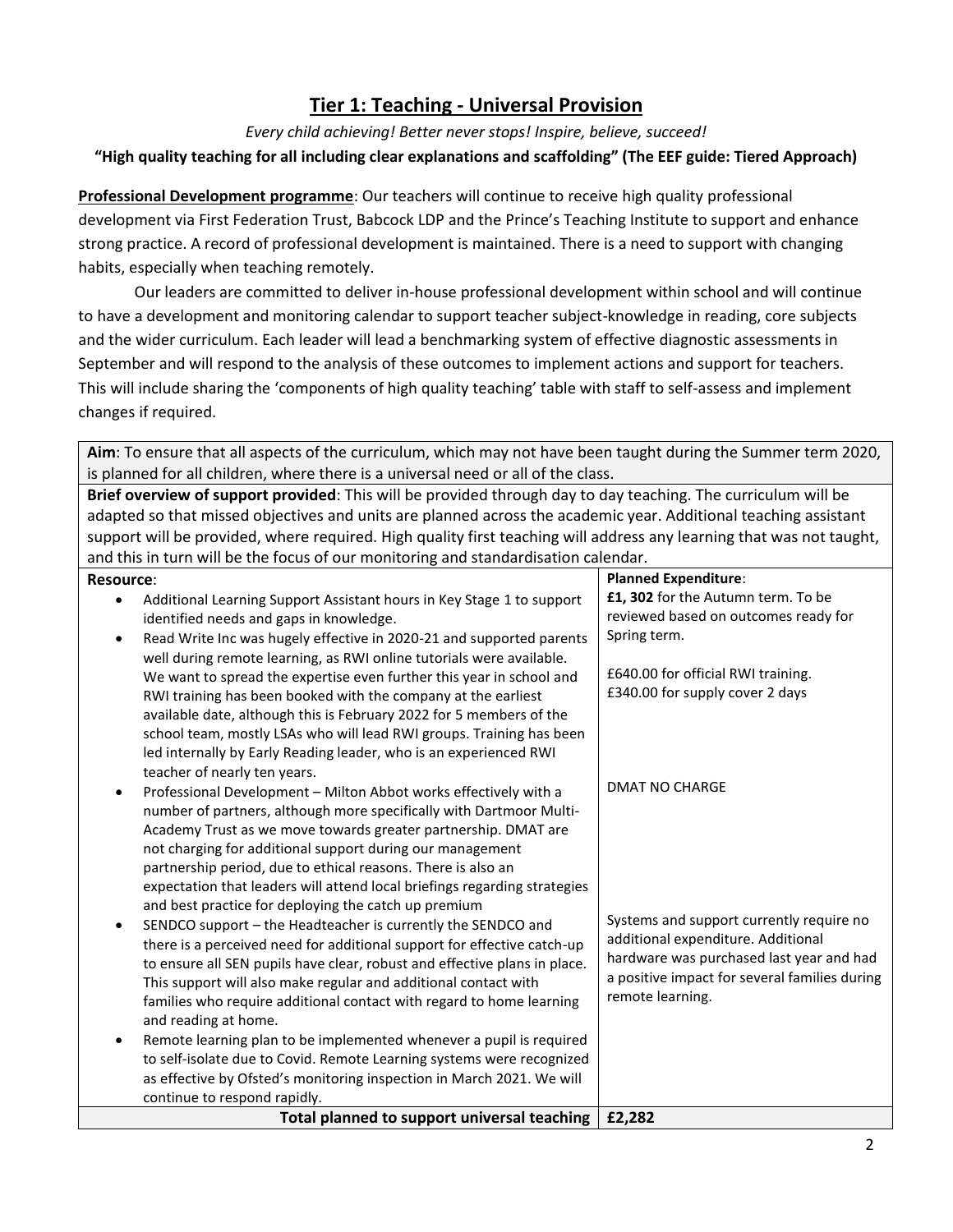## **Tier 2: Targeted Academic Support**

*Every child achieving means Every Child regardless of starting points or barriers.*

**"High quality teaching is supported by, and inextricably bound to, targeted academic support. Good assessment will reveal that some pupils have lost learning or misunderstood content [this] may require targeted one to one or small group tuition to address gaps"** (EEF guide: a tiered approach).

Milton Abbot School has always had a strong focus on each child as an individual, encapsulated by our motto: 'A place of happiness and learning for all' and our call to action aim: 'Every Child Achieving.' We map out universal provision and targeted provision as a toolkit to support each class teacher to ensure we leave nothing to chance. Knowing our pupils really well, especially following our planned September benchmark diagnostic assessment, means we can tailor intervention to more rapidly close gaps. Primarily, our aim will be to ensure that teachers lead targeted academic intervention that is high quality and structured to ensure progress; the catch-up premium will be used to employ consistent and effective classroom teacher cover to still teach the wider curriculum, such as a dance teacher.

**Aim**: To ensure that any 'lost learning' is recovered as rapidly as possible so that pupils are on track to achieve age-related expectation by the end of the academic year. To rebuild any lost confidence or erosion of good habits through a targeted and carefully structured approach.

**Brief overview of support provided**: Targeted pupils will be listed, based on our knowledge of the pupils and following effective diagnostic assessment and analysis. Targeted support will either take place in the afternoon with the class teaching being led by a consistent and well qualified practitioner or teachers may choose to lead after school catch up clubs if they are concerned about the impact on the wider curriculum if they are absent in an afternoon. Teachers are expected to lead focus groups in class for the majority of the teaching week, ensuring that the most academically vulnerable have the greatest access to quality teaching input and strategies. We will seek to work with home to increase the amount of practice that takes place under our 'Skills to Success' home learning plan. Daily reading, multiplication and spelling practice at home is the ideal goal.

| <b>Resource:</b>                                                                                                                                                                                                                                                                                                    | <b>Planned Expenditure:</b> |
|---------------------------------------------------------------------------------------------------------------------------------------------------------------------------------------------------------------------------------------------------------------------------------------------------------------------|-----------------------------|
| Nursery Read Write Inc books for our EYFS class to further<br>enrich the development of phonic knowledge at the earliest<br>point.                                                                                                                                                                                  | £1,000                      |
| Read Write Inc extensive training was delivered to learning<br>support assistants by Early Reading leader last academic year to<br>ensure high quality delivery during daily reading and phonics<br>sessions; this will allow flexibility of groupings. This will be<br>enhanced by official RWI training in 21-22. | See above                   |
| Reading tutor 2 x per week using Read Write Inc structure to<br>secure Reception reading skills and knowledge before<br>supporting Year 1 objectives; Year 2 to secure end of Year 1<br>skills and objectives before being supported with in class age-<br>related objectives.                                      | School Led tutoring: £1,215 |
| Dance teacher 1 x pm per week to cover class teachers so they<br>can lead structured and targeted academic intervention for<br>writing skills to ensure identified pupils in Year 2 continue to<br>close gaps from 2020-21 and are working at age-related<br>expectations.                                          | £1020                       |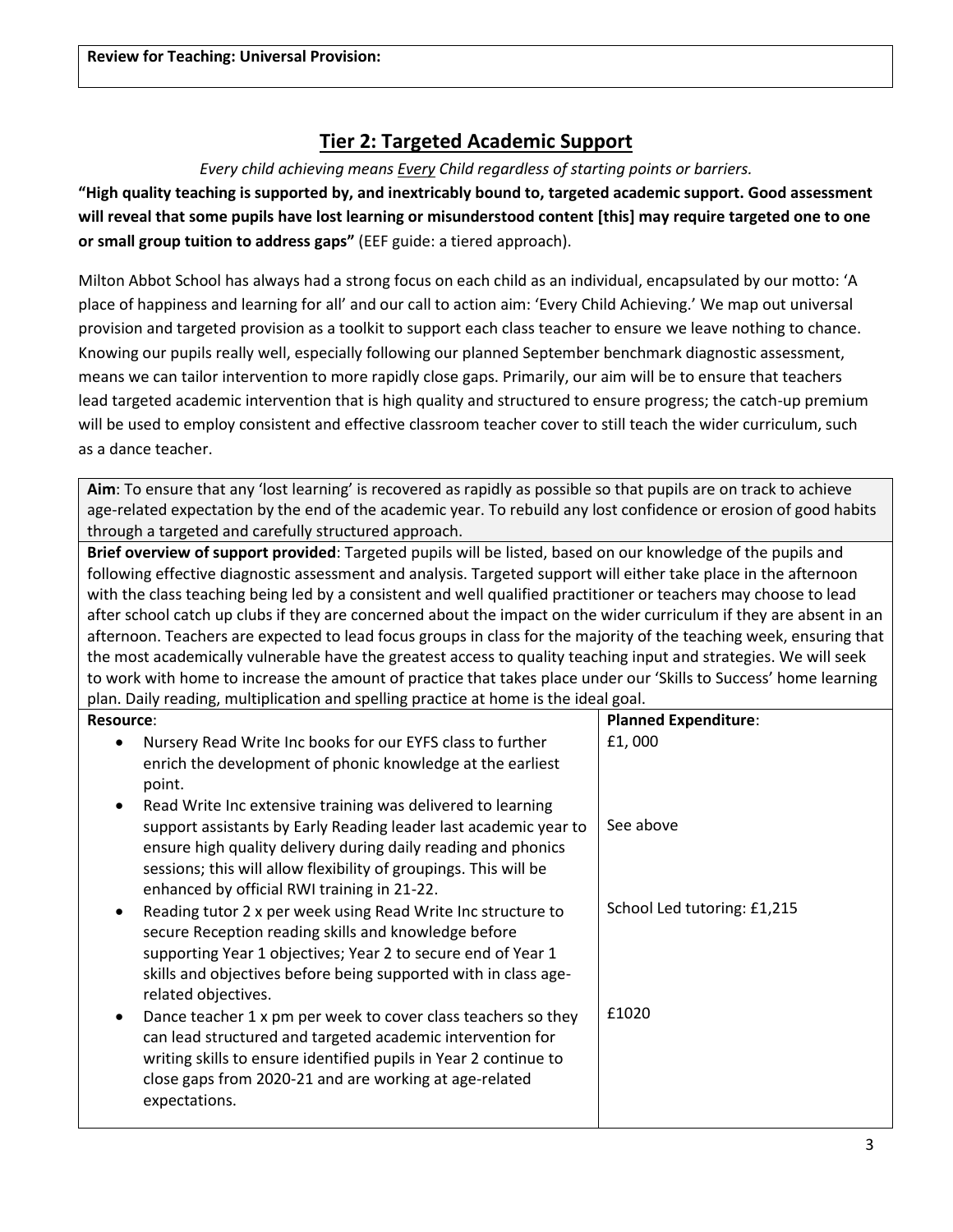| lin school tutoring and after school tutoring sessions with     | <b>School Led Tutoring Grant</b> |
|-----------------------------------------------------------------|----------------------------------|
| teacher using assessment and response to deliver accelerated    |                                  |
|                                                                 |                                  |
| progress in writing skills caused by 'lost learning or          |                                  |
| misconceptions of content' during lockdown for lower Key        |                                  |
| Stage 2                                                         |                                  |
| 'PlusTwo' maths structured precision teaching intervention led  | No additional costs              |
| by learning support assistants daily for Key Stage 2 pupils who |                                  |
| have gaps in their basic maths skills and/or need to develop    |                                  |
| greater fluency when using and applying the relevant maths      |                                  |
|                                                                 |                                  |
| skills.                                                         |                                  |
| Use of online programmes to secure multiplication tables catch  |                                  |
| up because six months of practice was lost and this programme   |                                  |
| can be used in school and continued at home to increase the     |                                  |
| regularity of practicing. This system also scores and assesses  |                                  |
| performance and progress to inform teacher and parent.          |                                  |
| Total planned to support universal teaching                     | £3,235                           |
| <b>Review of Targeted Academic Support:</b>                     |                                  |
|                                                                 |                                  |
|                                                                 |                                  |
|                                                                 |                                  |

# **Tier 3: Wider Strategies**

*'A place of happiness and learning for all' means caring for the whole child*